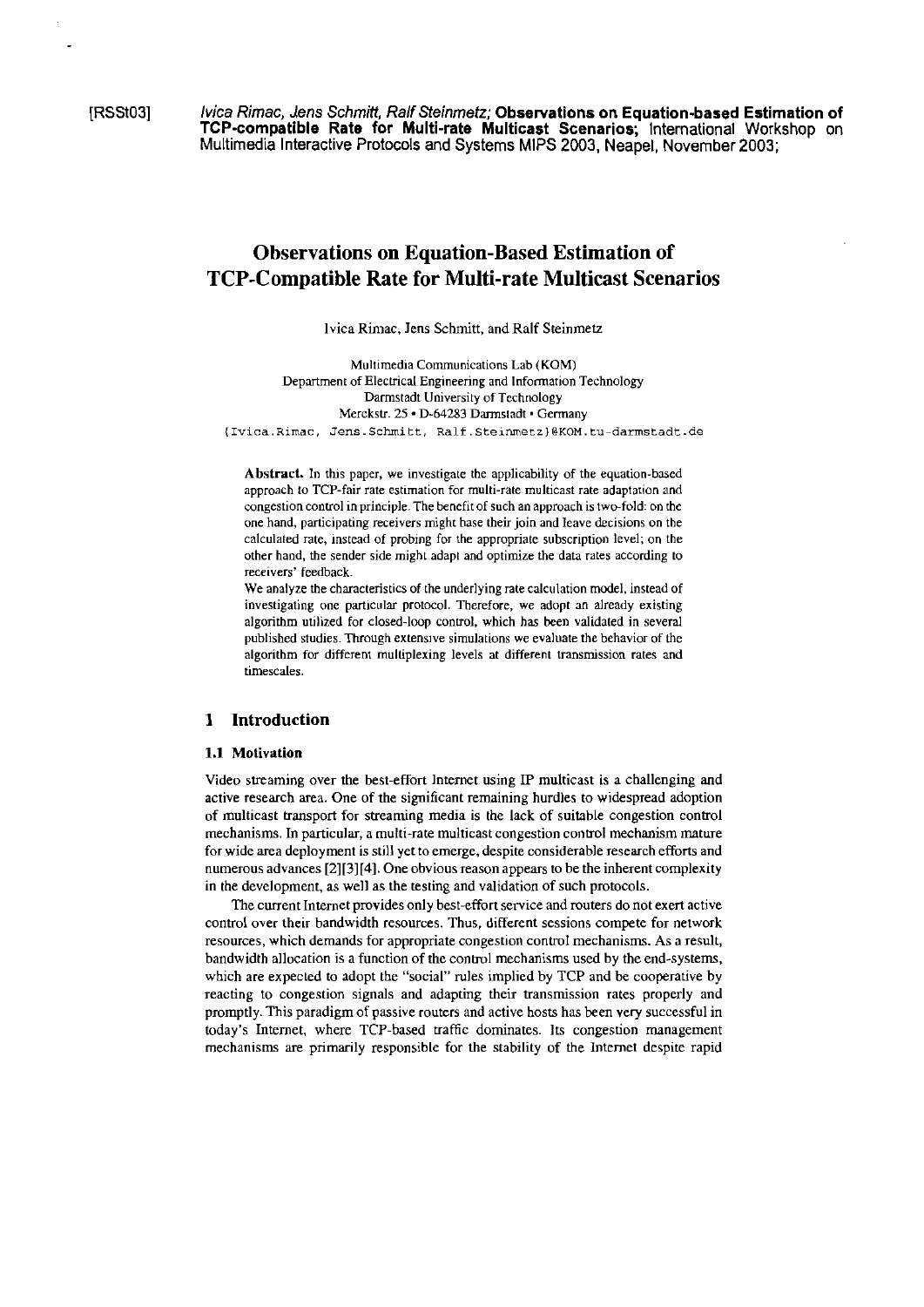growth in traffic with respect to volume and diversity. TCP serves very well for reliable transfer of elastic traflic. but due to the way it is probing for available capaeity, it is producing rapidly varying transmission rates (sawtooth behavior). Thus, it cannot meet the requirements of streaming applications, which are better served by more slowlyresponsible protocols producing smoother transmission rates instead of mimicking TCP behavior. Furthemore, TCP has been developed to provide a connection-oriented unicast service, which makes it unemployable for muliicast. Hence. alternatives have to be developed.

Since TCP traffic is dominating the Intemet, alternative congestion control mechanisms should behave in aTCP-compatible manner *[5].* That is, on timescales of several round-trip times, a TCP-compatible flow obtains roughly the same bandwidth allocation as a TCP flow in steady-state. For the latter, an analytical model has been developed and widely accepted [6]. TCP-Friendly Rate Control (TFRC) is a well explored and mature representative of the class of unicast protocols, which apply this model for congestion control. Recently, this approach has been adopted by multicast protocols both, single-rate and multi-rate, designed for streaming media [7)[2)[31[4]. The expected benefit of applying equation-based rate estimation to multi-rate multicast schemesl is two-fold. First, a receiver participating in a session might **be** able to avoid probing and base its join and leave decisions on the calculated rate. Second, the sender might adapt and optimize the data rates according to the calculated rates fed back from the receivers. However, the nature of unicast and multicast communication is fundamentally different; in the latter case, a fine-grained closed-loop control is impossible, and eansmission rates cannot be adapted to the reported conditions of each and every receiver. Naively adopting the equation-based appmach to multicast might not result in the expected behavior. Nevertheless, this problem has not been addressed sufficiently in literature, instead it has often tacitly been assumed that the equationbased approach would be easily transferable to multicast solutions [81[21[3].

#### **1.2 Contribution**

The contribution of this paper is to provide insight into the quantitative performance of the equation-based approach to rate estimation, under diverse conditions in a multicast scenario. In contrast to the unicast case, the speed of respnse to variations is on a larger timescale and a mismatch between receiving rate and network path conditions of a receiver is quite common. Other research marginalizes this problem and assumes the basic approach to be precise enough under certain assumptions made in the context of the respective work [8][2][3].

In this paper, we take a step back and isolate a rate estimation algorithm based on the model in [6] in order to drive conclusions about its basic behavior under varying conditions. Possible pitfalls in applying the equation-baed approach are identified and pointed out. We are not aware of any comparable work, and hope to motivate further and intensive research on this interesting and important topic.

<sup>&</sup>lt;sup>1</sup>Layered multicast is currently the most widely accepted solution to multi-rate multicast. Thus, in the rest of **the paper we will focus on layered multicast, but the results are transferable to simulcast as well [1].**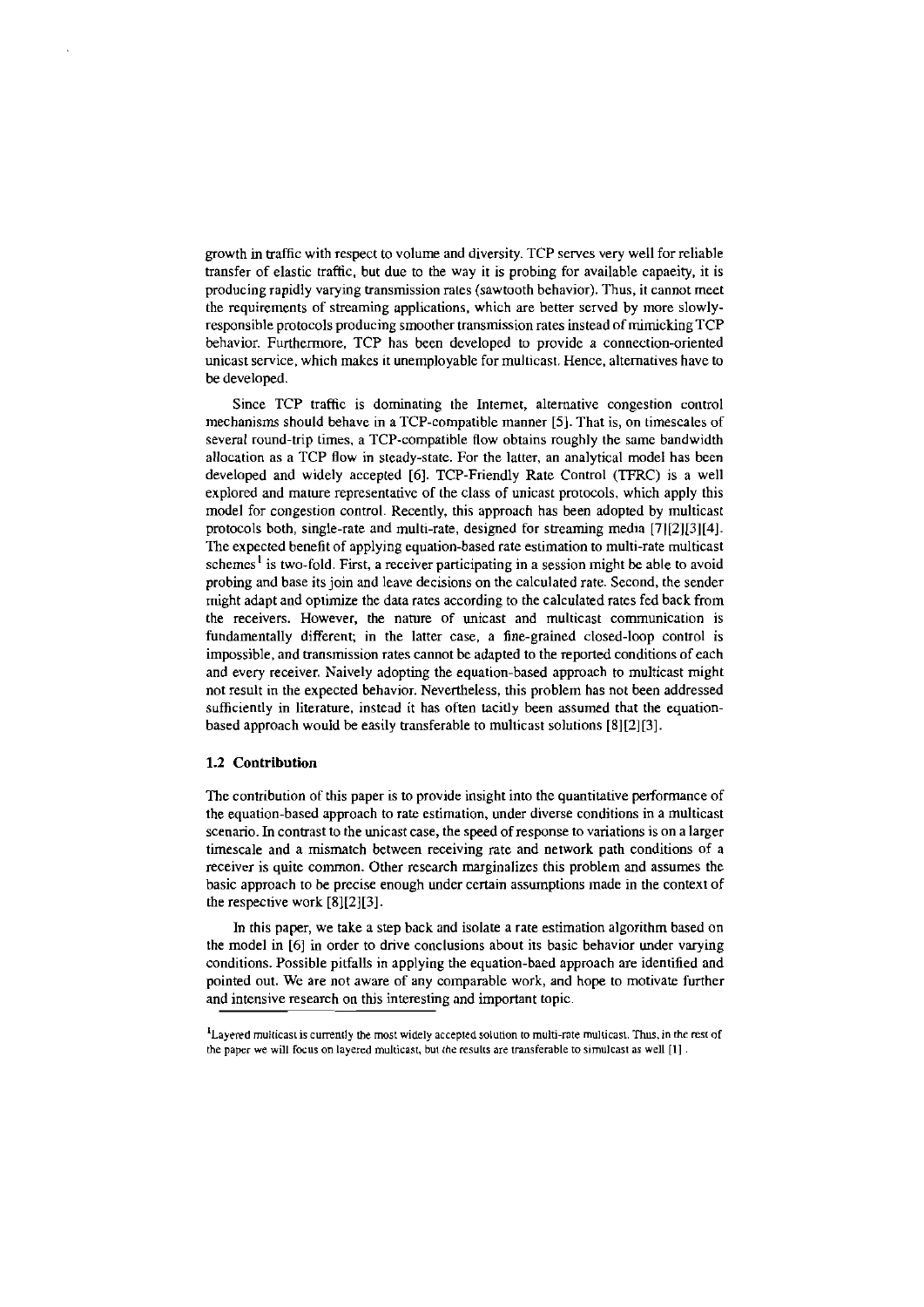### 1.3 Outline

The paper is structured as follows. In Section **2.** related work is surveyed and the uend in multicast congestion control research is hriefly sketched, in order to underline the significance of our work. Thereafter. we give a description of the adopted TCP throughput model and the rate estimation algorithm in Section **3.** which constitute the basis of our study. We explain the simulation configuration and analyze the results of our experiments in Section 4, and conclude in Section 5.

### **2 Related Work**

There is a considerable body of work on multicast congestion control. The state-of-theart on this topic has heen covered in **[9],** except recently proposed work. From the classification of existing work it is ohvious that a ,one-size-fits-all" pmtocol is not feasible. Thus, in this paper we focus on multicast congestion conuol for sueaming multimedia. We do not attempt to survey all existing work here in detail; we point out briefly to the in our opinion most significant approaches to the topic in order to show the current uends, and to underline the significance of this paper.

#### 2.1 Single-rate Multicast Congestion Control

Single-rate multicast congestion control can be performed by the sender communicating to the limiting receiver and adjusting the sending window or rate **to** this receiver's feedhack. Prominent representatives of this class of protocols are PGMCC [I01 and TFMCC **[7].** The fomer one uses feedback of the limiting receiver to adjust a congestion window similar to TCP, producing rate variations that resemhle TCP's sawtooth behavior. On the other hand, TFMCC adopts the equation-based approach from TFRC [11], which makes it much more suitable for streaming applications. However, the single-rate approach suffers a major drawhack, since it cannot scale to large, heterogeneous audience sizes. Receivers with heterogeneous capahilities and network conditions cannot be satisfied simultaneously; that is, receivers with lower capacities may suffer congestion while others may have their capacities underutilized.

#### 2.2 Multi-rate Multicast Congestion Control

Ruhenstein et al. showed that in theory multi-rate sessions can achieve several desirahle faimess properties that cannot be obtained in general networks using single-rate multicast **[12].** In a more pragmatic way, hy means of simulation experiments, we showed in (131 how the number of possihle rate alternatives impacts the aggregate receiver satisfaction in a multicast session. It is our belief that multi-rate multicast is a strong requuement to scale to large, hetemgeneous audiences.

Standard approaches to multi-rate multicast employ layered multicast from a single source, which relies on hierarchical coding. One of the first working examples developed by McCanne et al. is Receiver-driven Layered Multicast-RLM [14]. However, the use of RLM to control congestion is problematic, since RLM's mechanisms of adding or dropping a layer based on the detection of packet loss are not TCP-compatible. Vicisano et al. address this prohlem in their work on Receiver-driven Layered Congestion Control—RLC [15], which is based on the generation of periodic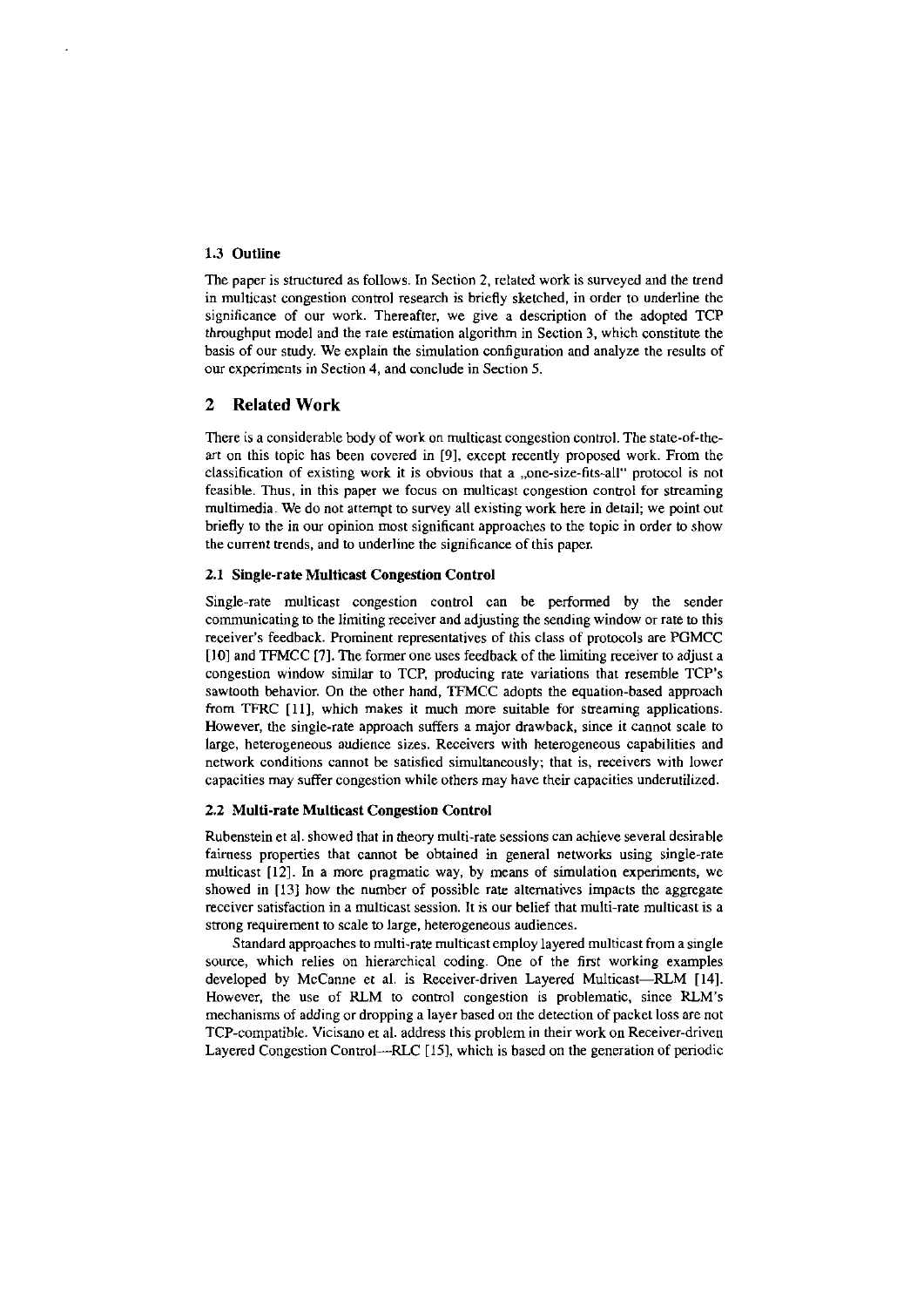bursts for bandwidth inference. To emulate the behavior of TCP, layer sizes are dimensioned exponentially as well **as** the time interval to pass without a loss before trying to join a layer. Despite the observed limitations of both protocols, they stimulated brisk interest in the research community for the area of layered multicast transmission for streaming media.

### **2.3 Equation-Based Multi-rate Multicast Congestion Control**

With the development of the TCP throughput model and the introduction of the TCPcompatible paradigm-we introduce these concepts in Section 3.1-research started to develop alternatives **to** probing-based congestion control, in order to overcome the inherent drawbacks like unfaimess to TCP and oscillations due to inappropriate join and leave decisions.

In [81, Turletti et al. utilize the simple TCP model for receiver-driven layered audio streaming with focus on the loss estimator. With the development of fine-grained scalable codecs as recently adopted in **MPEG-4** [16]. hybrid schemes which involve sender-side adaptation of transmission rates became feasible. Sisalem and Wolisz in **[2]**  presented a hybrid framework called MLDA for achieving TCP-friendly congestion control. which estimates the fair rate of a receiver as minimally the output of the extended TCP model. While expecting the equation **to** provide sufficiently good estimates, the authors put their main focus on the development of a scalable round-trip time measurement and feedback suppression. The latter is optimized under the assumption, that the cumulated rates are equally distributed between the minimum and maximum reported receiver rate. Liu et al. follow a similar approach in [3], trying to optimize the rate allocation in the Hybrid Adaptation protocol for TCP-friendly Layered Multicast-HALM. The authors propose solutions **to** the data distribution and the feedback suppression problem. Recently, Kwon and Byers proposed Smooth Multirate Multicast Congestion Control-SMCC [4]. SMCC utilizes the congestion control mechanism of TFMCC on each of the multicast groups comprising a session. enhanced with a method for additive increase join attempts. While protocol complexity is lower compared to MLDA and HALM, layer bounds are predetennined and cannot **be** adapted during a session.

### **2.4 Conclusion**

Equation-based layered multicast is currently a trend that the research community follows to develop TCP-compatible multicast congestion control mechanisms for streaming media applications. Originally, solutions were receiver-driven but with recently proposed fine-grained coding schemes, hybrid approaches, where the sender actively adapts the transmission rates. become feasible.

While published work deals with several and important issues, such as scalable mund-trip time estimation and feedback suppression. the possible limitations of the basic rate estimation algorithm have in our opinion not yet been addressed sufficiently.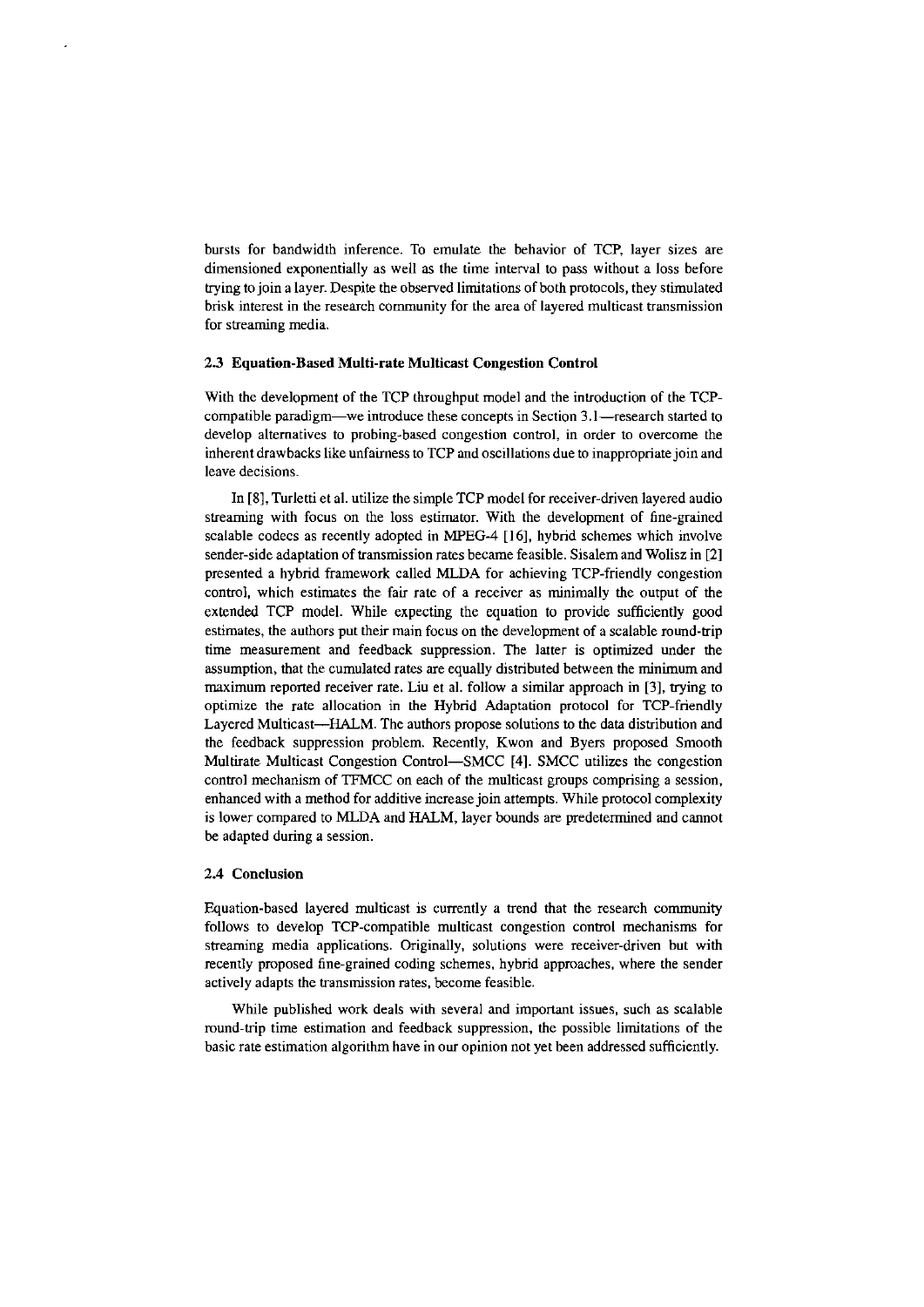### **3 Rate Estimation Approach**

In this section, we review the underlying model, which is widely accepted for calculating the throughput a TCP flow is expected to reach in steady-stak. Based on the throughput model, we describe the algorithms we use to estimate the parameters and the TCP-compatible rate.

#### 3.1 TCP-Throughput Model

The TCP-compatible paradigm [5] transforms the requirement that all congestion control mechanisms must behave like TCP into a looser requirement that all congestion control schemes must be TCP-compatible. The cornerstone of this approach is the observation made by several research works, that the bandwidth allocation of a TCP flow in steady-state can be characterized well by an analytical model. Thus, a TCPcompatible flow is defined as a flow that, in steady-state and a timescale of several round-trip times, uses no more bandwidth than a conforming TCP flow running under comparable conditions.

**A** simplified analytical model, which does not take in10 account TCP timeouts, has been presented in [17] among others. The model formulates the throughput of a TCP flow as a function of the packet size s, a constant c (commonly approximated as  $\sqrt{3}/2$ ), the round-trip time  $t_{RT}$  and the steady-state loss rate p:

$$
T = \frac{s \cdot c}{t_{RTT} \cdot \sqrt{p}} \tag{1}
$$

More accurate results, especially in higher loss environments, are provided with a more complex approximation, derived in [6]:

$$
T = \frac{s}{t_{RTT} \sqrt{\frac{2p}{3}} + t_{RTO} \left( 3 \sqrt{\frac{3p}{8}} \right) \cdot p(1 + 32p^2)}
$$
(2)

Equation **(2)** models the throughput of TCP as a function of the packet size **s.** the round-trip time  $t_{RTT}$ , the steady-state loss rate  $p$ , and the TCP retransmit timeout value  $1870.$ 

Both models do not characterize the TCP throughput exactly, but they provide a good approximation. As already mentioned in [9], both models assume that the roundtrip time and the loss rate are independent of the estimated rate. They are expected to give a good approximation in environments with a high level of statistical multiplexing such as lntemet backbone links, where lasses might be assumed to **be** randomized. But care has to be taken. when they are used to estimate the TCP-compatible rate under less ideal conditions. where the sending rate might impact the steady-state lass rate and render the results invalid.

### 3.2 Rate Estimation Algorithm

To prevent oscillations. it is necessary to accurately measure and smooth loss and round-trip time values. Likewise most of the existing work. we adopt the algorithms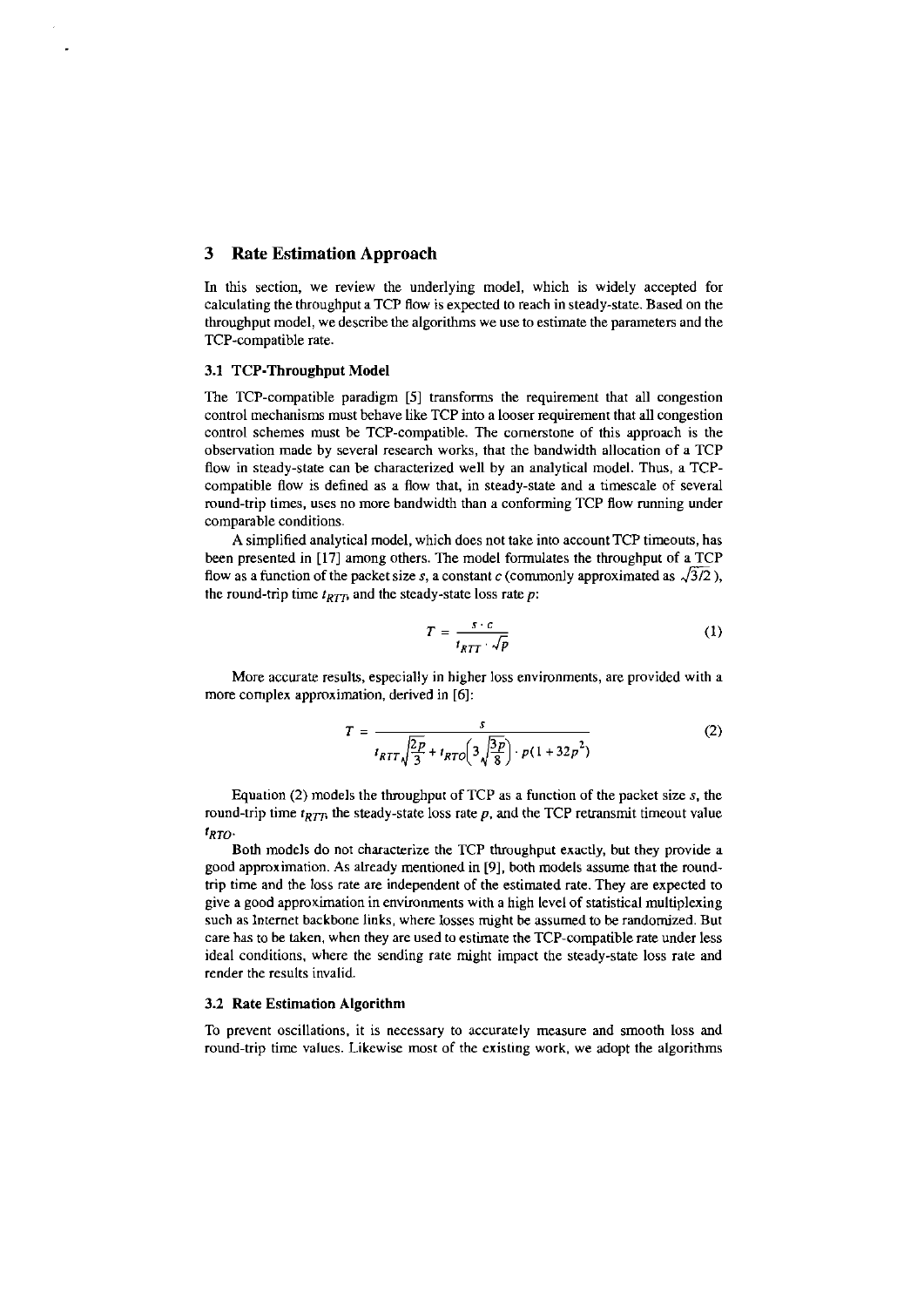presented in [ll] for the purpose of our investigations. These have been subject to a number of performance studies such as [I81 and are de facto standards. Thus, we calculate the TCP-compatible rate according to Equation (2) and estimate the parameters using filters as presented and evaluated in [11]:

Retransmit timeout  $t_{RTO}$ . Instead of deriving  $t_{RTO}$  from the usual TCP algorithm, its value is set to  $t_{RTO} = 4t_{RTT}$ , since it is reported that, this simple heuristics works reasonably weil in practice to provide faimess against TCP [II].

Round-trip time  $t_{RTT}$ . To prevent a spurious  $t_{RTT}$  value from having an excessive effect on the output of the rate estimation algorithm, an exponentially weighted moving average is used. similar to TCP.

*Loss* event rate p. The obvious way to measure the loss rate is as a loss ratio calculated by dividing the number of packets that were lost by the number of packets transmitted. However, this does not accurately model the behavior of recent TCP implementations (NewReno, Sack), which halve the congestion window only once in response to several losses in a window of data. As a consequence, in TFRC and TFMCC a receiver aggregates the packet losses into loss events, defined as one or more packets lost during a round-trip time  $t_{RTT}$ . If *l* denotes the loss interval, that is, the number of packets transmitted in the time  $\tau$  between two consecutive loss events, the loss event rate can be calculated as  $p = 1/l$ .

Different methods for calculating the loss event rate have heen extensively tested in **[I** I]. As a result, the weighted average method outperformed hoth. the dynamic history window and the exponentially weighted moving average method. Thus, the average loss interval size can be computed as the average of the  $m$  most recent loss intervals  $l_k, \ldots, l_{k-m+1}$ .

$$
l_{avg}(k) = \frac{\sum_{i=0}^{m-1} w_i l_{k-i}}{\sum_{i=0}^{m-1} w_i}
$$

The weights  $w_i$  are chosen so that very recent loss intervals receive the same high weights, while the weights gradually decrease to **0** for older loss intervals. The eurrent interval since the most recent loss event is incomplete; we do not know when it ends. Thus, it is conservatively included in the estimation of the loss event rate if it increases the average loss interval:

$$
p = \frac{1}{\max(l_{avg}(k), l_{avg}(k-1))}
$$

A reader familiar with multicast protocols probably recognizes that the accurate round-trip time measurement in large-scale multicast is an important issue. In a comprehensive approach to pmtocol design, appropriate algorithms have to **be**  integrated, for example, such as proposed in [2]. In the context of the present work, this is not an issue since it is our intention to investigate the basic behavior of the isolated algorithm. In particular, we study the dependency of the calculated rate on the actual transmission rate. As a consequence, we use the closed-loop measurement so that other effects do not interfere with the response of the basic rate estimation algorithm.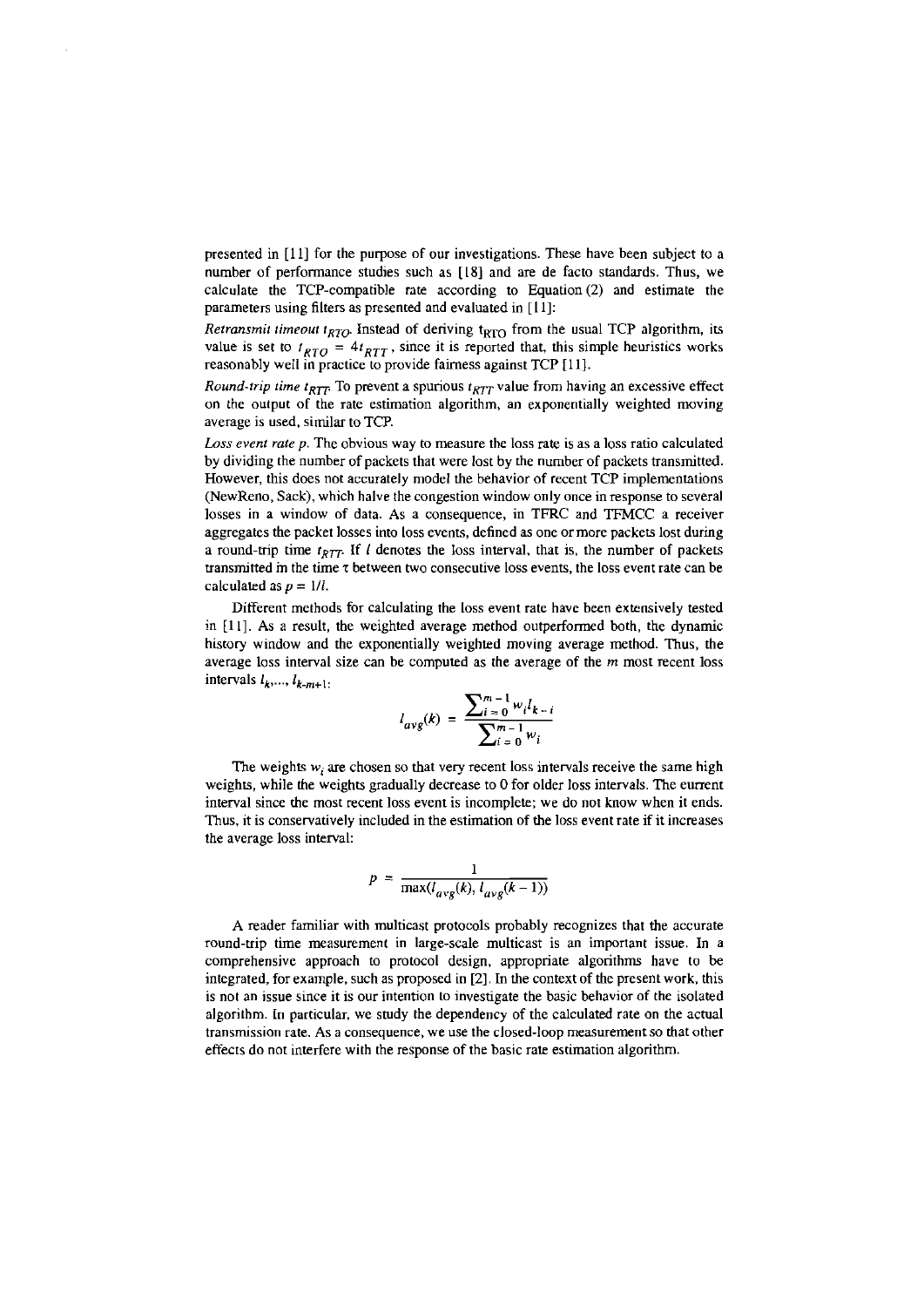### **4 Experiments**

Since analytical tractability is out of scope for the given complexity of the problem, we use the metbodology of experimental analysis for our investigation. This section comprises the description of the experimental design and the discussion of the results.

We conducted our experiments using the ns-2 networksimulator. As already stated, it is not our intention to investigate the behavior of a certain protocol; we are rather interested in the precision and limits of the isolated equation-based rate estimation algoritbm. For this purpose, we implemented the algorithms to estimate tbe theoretical TCP-fair rate on top of a constant-bit-rate (CBR) agent. This serves our needs very well since it simulates the situation a receiver participating in a multicast session would experience. That is, the received (cumulative) rate is constant for a given time interval, and is very likely not to match the fair share. In the rest of the paper, we will refer to our implementation as CBRmod.

Our topology is the well-known single bottleneck (..dumbbell"). All access links have a delay of 2 ms, and are sufficiently provisioned to ensure that packet drops due to congestion only occur at the bottleneck link. The bottleneck link is configured to have a propagation delay of 20 ms and a bandwidth of  $B = n * 500$  kbps, where *n* denotes the number of concurrent flows (multiplexing level) on the bottleneck link. We mn the simulations with both, droptail and **RED** queues, since we expect the drop policy to severely impact the behavior. The parameters of the queues are scaled as in [18].

In each simulation, a single instance of CBRmod is sharing the bottleneck link with  $(n-1)$  TCPSack instances. To avoid synchronization effects, the sources start transmission randomly within the first 3 seconds of the simulation. The packet size of all flows is 500 Bytes. During a single simulation run, the sending rate  $r_{\text{snd}}$  of the CBRmod flow is incrementally increased from 100 kbps to 900 kbps at a granularity of 50 kbps. Each sending rate is kept for 50 s, and we monitor the loss event rate  $p$ , roundtrip time  $t_{\text{RTT}}$ , and the output of Equation (2) for *T*. We repeat each simulation 20 times, unless we state otherwise, and calculate the two-sided 95% confidence interval. In each plot, we normalize throughput, sending rate, and calculated rate to the "tbeoretic" fair share of 500 kbps per flow.

We recall that ideally the algorithm should

- give approximately the same results independent of the sending rate, and
- the calculated rate should exhibit as little variations as possible.

Given the above requirements are fulfilled, the algorithm would be applicable to a rcceiver-driven or hybrid multicast congestion control protocol as is.

#### 4.1 DroptaiI Gateway

In order to draw conclusions about the behavior in a droptail environment, in Figure I we plotted the loss event rate  $p$  and the round-trip time  $t_{RTT}$  a CBRmod receiver estimates over a timescale  $\tau = 0.5$  seconds.

The round-trip time is relatively constant and independent of the sending rate for all multiplexing levels, as depicted in Figure la). Furthermore, the narrow confidence interval on the short timescale indicates that the variation of the underlying time series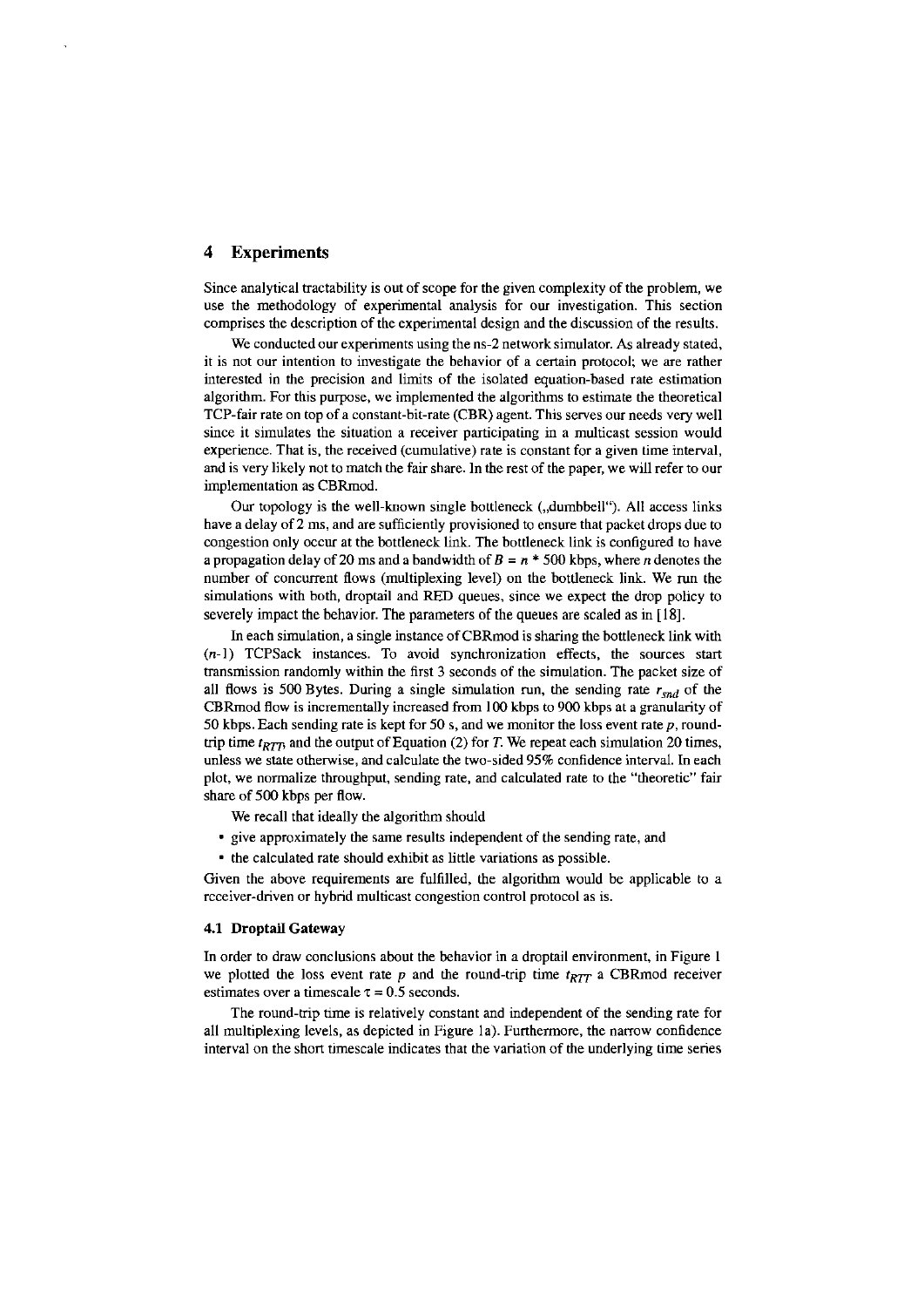is marginal. As a consequence, the round-trip time estimator performs adequately and does not influence the behavior of the algorithm as a function of the sending rate.



**Figure 1. a) Round-trip time and b) loss event rate of a CBRmod flow competing with a varying** number of  $(n-1)$  TCP flows on a droptail gateway.

Figure lb) demonstrates, that the loss event rate is relatively smooth, but exhibits a pronounced dependency on the sendiig rate in the region where the latter is below the theoretic fair share. As a result, the calculated rate is underestimated in that region and its value increases with the sending rate approaching the theoretic fair level. as depicted in Figure 2.



**Figure 2.** Calculated rate of a CBRmod flow competing with a varying number of  $(n-1)$  TCP flows on a droptail gateway.

The reason for the observed behavior can be attributed to the periodic cycles of TCP's control algorithm and CBRmod's sending behavior. Control theory suggests that this periodicity can resonate with the deterministic drop policy in the gateway. As a result, the CBRmod flow, which periodically sends its packets, is penalized with a decreasing sending rate. This holds for higher multiplexing environments, where the influence of the CBRmod on the cycle of the TCP flows is negligible. For a very low level of multiplexiug Figure 2 shows that the CBRmod flow has larger influence on the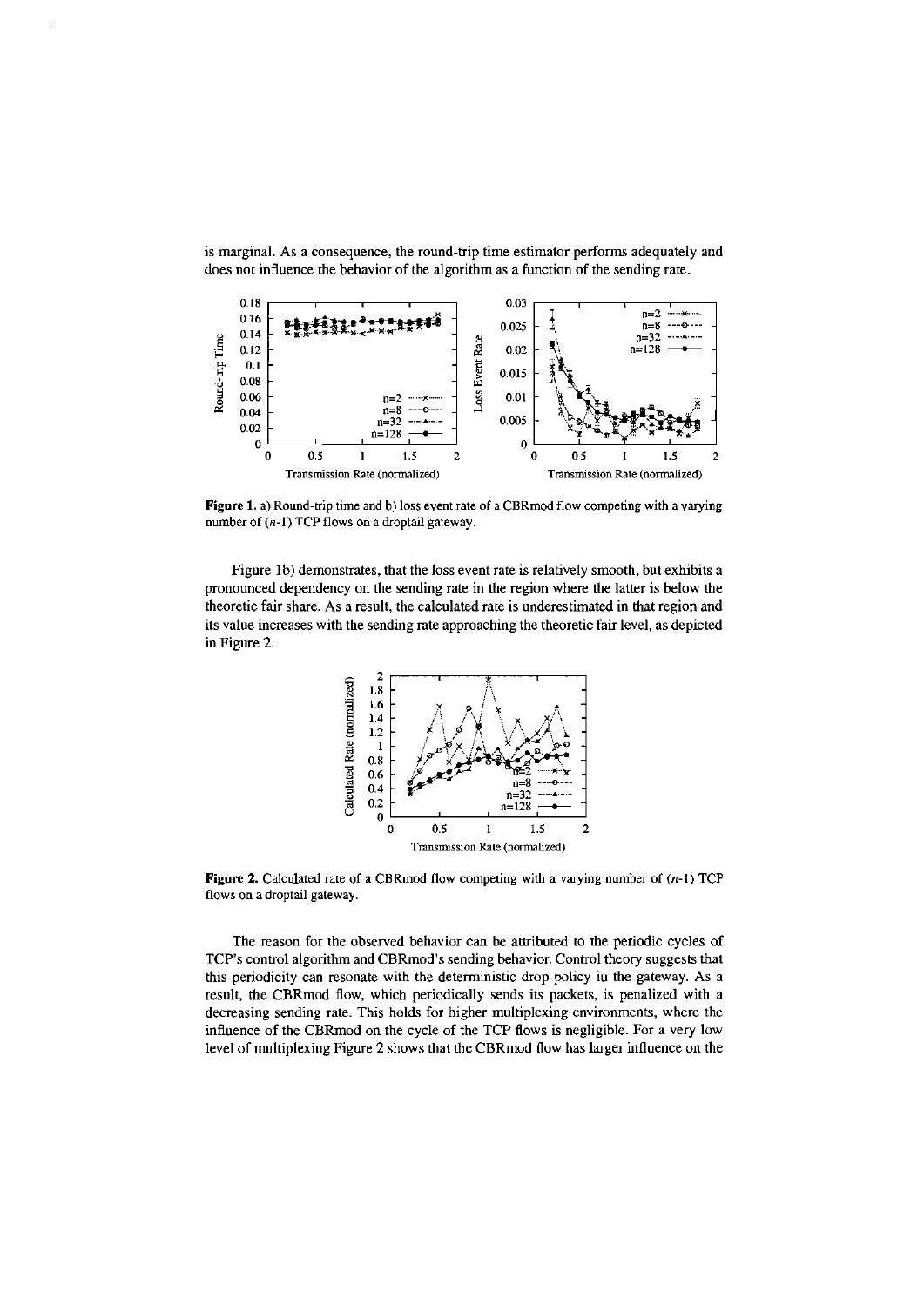periodicity of the competing TCP flows, resulting in a more complex dependency. To illustrate our obsewations, in Figure 3 we plot the actual receiving rate and the calculated rate of the CBRmod receiver competing with 3 and 127 concurrent TCP flows, respectively.



**Figure** 3. Actual receiving rate and calculated TCP-compatible rate of **a** CBRmod flow competing wiih a) 3 TCP flows and **b)** 127 TCP flows on a droptail gateway.

**Remark.** The intersection of the calculated rate and the sending rate. which an adaptive flow would converge to, does not reach the expected value. We verified this behavior in simulations with the TFRC implementation. As a result, this is a limitation of the underlying model, not specific to our work.

### **4.2 RED Gateway**

In the following, we describe the results we obtained by substituting the droptail with a RED queue.



Figure 4. a) Round-trip time and b) loss event rate of a CBRmod flow competing with a varying number of  $(n-1)$  TCP flows on a RED gateway.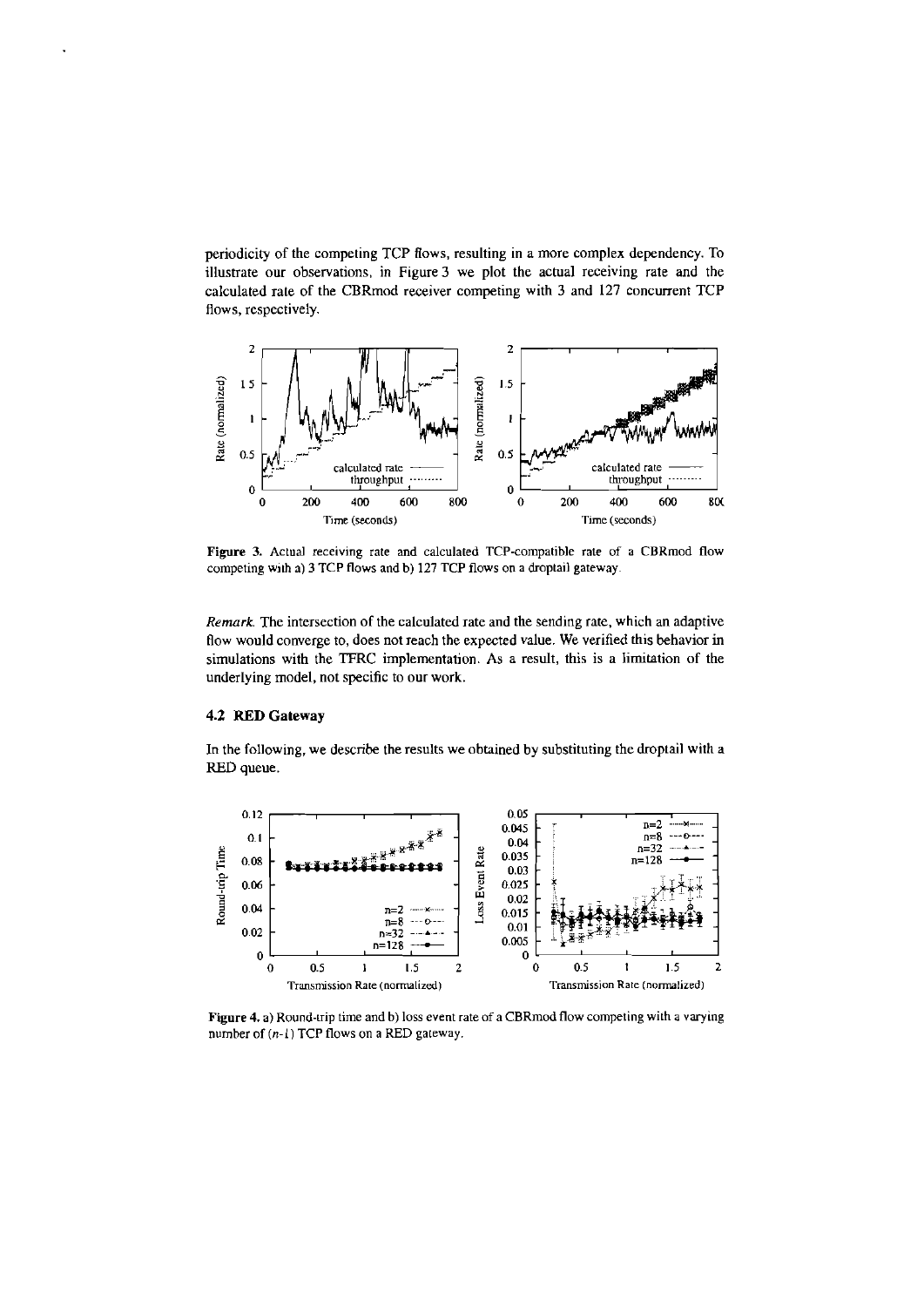Figure  $4a$ ) and b) demonstrate, that at a very low degree of multiplexing the sending rate impacts both, the round-trip time and loss event rate. However, already at a slight increase of competing flows, this effect is not noticeable any more.

Another important observation we made is, that the loss event rate and consequently the calculated rate as depicted in Figwe *5* have a large confidence interval. This implies, that they are subject to relatively high variations. Thus, we calculaied the coefficient of variation  $(CoV)$  of the calculated rate, which reaches a value of up to 25 percent.



Figure 5. Calculated rate of a CBRmod flow competing with a varying number of  $(n-1)$  TCP flows on a RED gateway.

The observed behavior is attributed to the properties of the RED gateway. The latter conducts a Bemoulli expetiment for each packet, whereby the probability of a drop is increasing with the avernge of the queue size. **As** a result. the loss process is randomized, and on average the loss event rate does not depend on the induced traffic of the CBRmod Bow. This behavior would fit the needs of a receiver in our **scenario**  well. However, since the average queue length of the RED gateway is varying due to characteristics of the TCP traffic, so does the loss probability. Thus, we observe a high variation of the calculated rate in Figwe 6.



Figure 6. Actual receiving rate **and** calculated TCP-compatible rare of a CBRrnad flow competing with a) 3 TCP flows and b) 127 TCP flows on a RED gateway.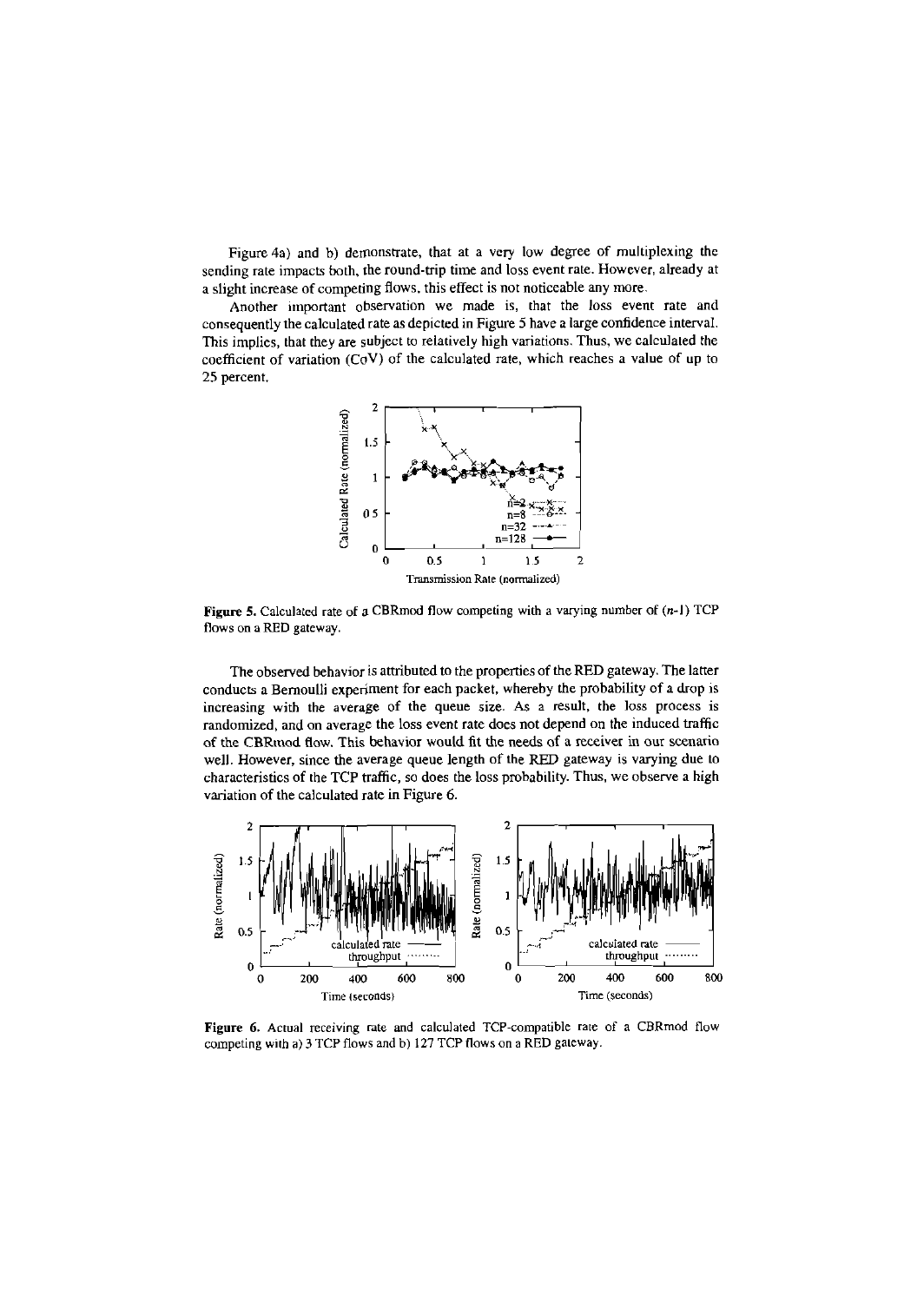#### **4.3 Summary**

Our results show, that the TCP-compatihle rate estimator as currently adopted in multicast scenarios has limitations which would have to be-but currently are notaddressed sufficiently in a comprehensive protocol design.

In low-multiplexing droptail environments, the algorithm hardly gives any reasonable esiimate. Under high-multiplexing conditions, when the sending rate is below the TFRC-equivalent rate, the target rate is underesiimated. Depending on the arrangement of the layers of a multicast session, a panicipating receiver basing its join decision on the algorithm as is, has a good chance of keeping the current subscription level though being far from the appropriate TCP-fair bandwidth allocation.

When using RED gateways, the average value of the calculated rate is close to the theoretic fair level. But due to the relatively high coefficient of variation, the calculated rate converges to the operating point on a timescale of at least several seconds. Obviously, if smoothing over this timescale is perfomed, it makes the protocol quite unresponsive. On the other hand, measuring on a smaller timescale would allow faster action, but could lead to quite oscillatory behavior.

Consequently, increasing the granularity of layers might alleviate the reported effects and result in a more closed-loop like adaptation behavior. However, this is also not so attractive since it necessitates a large number of layers, which would result in a high management and routing overhead. Thus, in future work we will investigate other means such as optimized probing for improvement of the basic scheme.

## **5 Conclusion**

In this paper, we presenied our observations made with an algorithm for equation-based fair rate estimation in the context of multi-rate multicast streaming sessions. We focused on identifying and understanding the limits of the approach rather than on designing another multicast congestion control protocol with heuristic solutions. For the purpose of our work, we implemented a rate cstimation algorithm on top of a CBR source in the network simulator ns-2, based on the common TCP-throughput model.

Through extensive simulations we showed, that under certain conditions, the algorithm widely used for rate control in unicast sessions when adopted as is to the multicast scenario will lead to undesired behavior. In a droptail environment. due to the detcrministic loss process, receivers might underestimate their fair share and refrain from joining an additional layer although appropriate. While this is circumvented by RED gateways through randomization of the losses, the inherent fluctuation of the loss rate results in heavy variations of the calculated rate. Depending on the arrangement of the layers, this might lead to annoying oscillatory behavior due to inappropriate join and leave decisions.

The insight presented in this paper should aid in the development and testing of equation-hased multi-rate multicast rate and congestion control protocols. As future work, we perceive combining the equation-based approach with probing mechanisms.